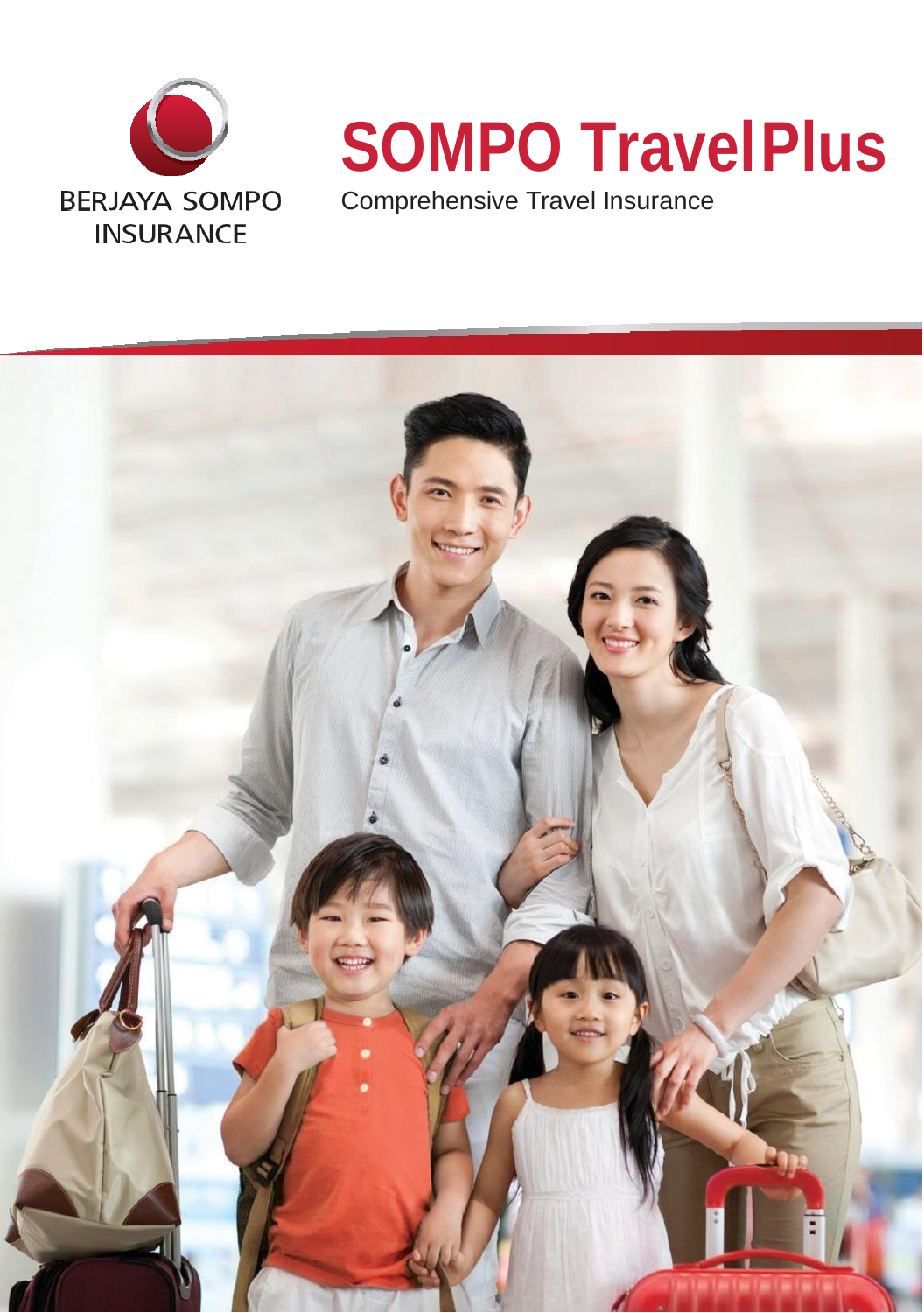# **WHAT IS THE PRODUCT ABOUT?**

This policy provides coverage for people travelling abroad (including within Malaysia) in the event of bodily injury, disability or death caused solely by violent, accidental, external and visible means during the trip. This policy also reimburses the expenses incurred as a result of travel inconveniences during the trip.

# **WHAT ARE THE BENEFITS PROVIDED?**

| <b>BENEFITS</b>                                                            | <b>ELITE</b> | <b>BASIC</b> |
|----------------------------------------------------------------------------|--------------|--------------|
| • Accidental Death and Permanent Total Disablement                         |              |              |
| • Child Education Fund                                                     | $\checkmark$ |              |
| • Medical, Hospital & Other Expenses                                       |              |              |
| • Alternative Medicine                                                     | $\checkmark$ |              |
| • Compassionate Visitation Care (due to hospitalization of Insured Person) |              |              |
| • Medical Treatment in Malaysia                                            |              |              |
| • Compassionate Visitation Benefit (due to Insured Person's death)         |              |              |
| • Child Care Benefit                                                       |              |              |
| • Hospital Allowance                                                       | ✓            |              |
| • Emergency Medical Evacuation & Repatriation                              |              |              |
| • Loss of Baggage and Personal Effects                                     | ✓            |              |
| • Personal Money & Documents                                               | $\checkmark$ |              |
| · Baggage Delay                                                            | ✓            |              |
| • Travel Delay                                                             | $\checkmark$ |              |
| • Travel Re-Route                                                          | ✓            |              |
| • Loss of Deposit or Cancellation                                          | $\checkmark$ |              |
| • Travel Curtailment                                                       | ✓            |              |
| • Travel Overbooked                                                        | $\checkmark$ |              |
| • Travel Misconnection                                                     | $\checkmark$ |              |
| • Hijacking Inconvenience                                                  | $\checkmark$ |              |
| • Missed Departure                                                         |              |              |
| • Loss of Deposit or Full Payment due to Insolvency of Airlines            | $\checkmark$ |              |
| • Personal Liability                                                       | $\checkmark$ |              |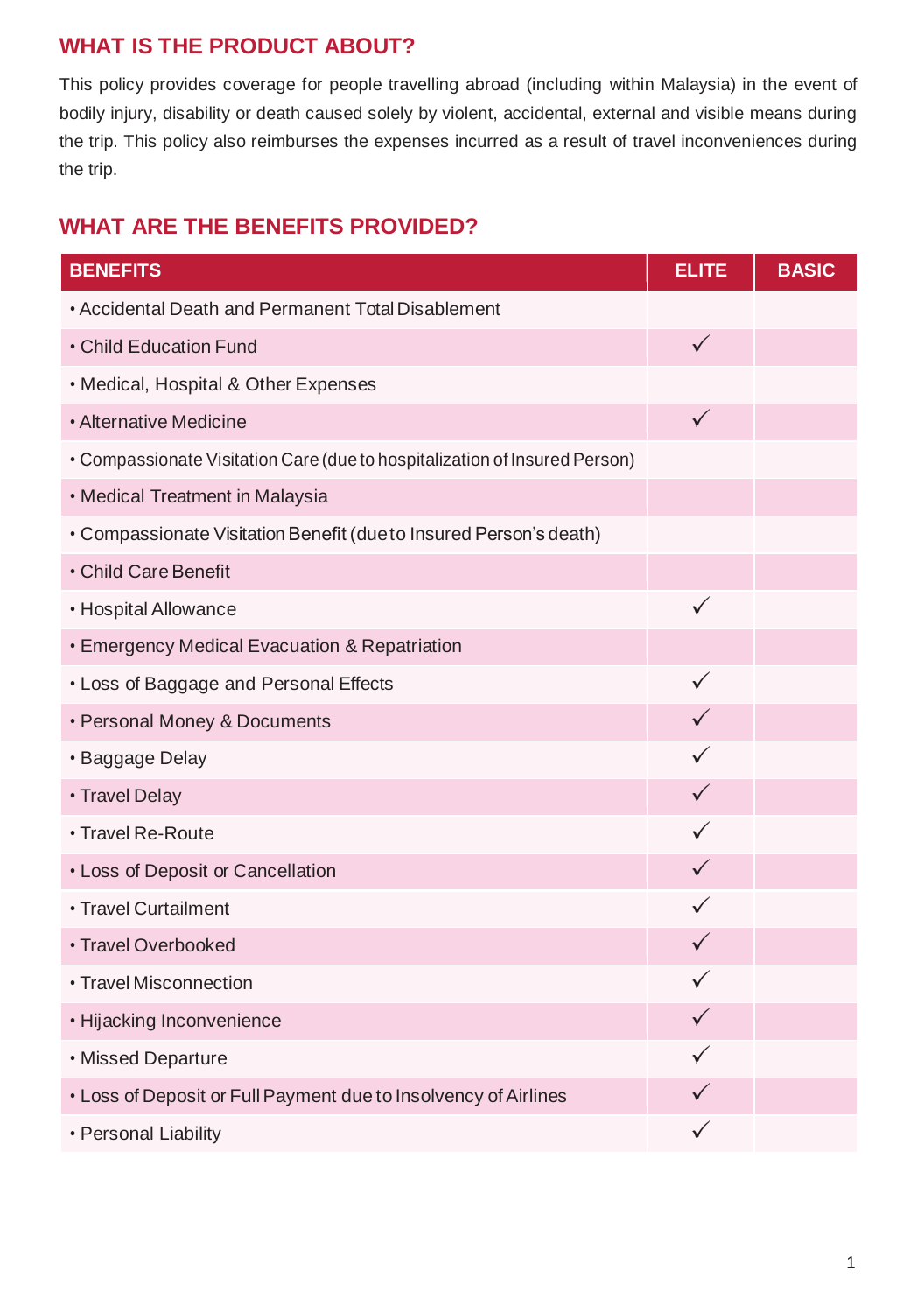# **YOU HAVE A CHOICE OF EITHER ELITE OR BASIC PLAN**

| <b>DESCRIPTION OF BENEFITS</b>                                                                                                                                                                                                                                                                                                                           | <b>SUM INSURED / LIMIT OF LIABILITY</b>                                                             |                                                                 |                                                               |  |
|----------------------------------------------------------------------------------------------------------------------------------------------------------------------------------------------------------------------------------------------------------------------------------------------------------------------------------------------------------|-----------------------------------------------------------------------------------------------------|-----------------------------------------------------------------|---------------------------------------------------------------|--|
|                                                                                                                                                                                                                                                                                                                                                          |                                                                                                     | <b>ELITE</b>                                                    | <b>BASIC</b>                                                  |  |
| <b>1 PERSONAL ACCIDENT</b>                                                                                                                                                                                                                                                                                                                               |                                                                                                     | <b>RM</b>                                                       | <b>RM</b>                                                     |  |
| 1.1 Personal Accident<br>* Accidental Death<br>- Family Plan<br>- Family Plan<br>- Individual Plan<br>* Permanent Total Disablement<br>* Loss of sight of one or both eyes or loss of one or<br>more limbs<br>Maximum Per Family for Benefit 1.1                                                                                                         | Per Adult<br>Per Child<br>Per Adult / Child<br>Per Adult / Child<br>Per Adult / Child<br>Per Family | 350,000<br>87,500<br>350,000<br>350,000<br>350,000<br>1,050,000 | 100,000<br>25,000<br>100,000<br>100,000<br>100,000<br>300,000 |  |
| <b>1.2 Child Education Fund</b><br>Payable to the surviving children for their education fund<br>in the event of accidental death of Insured Person                                                                                                                                                                                                      | Per Event                                                                                           | 10,000                                                          | N/A                                                           |  |
| <b>2 MEDICAL &amp; OTHER EXPENSES</b>                                                                                                                                                                                                                                                                                                                    |                                                                                                     |                                                                 |                                                               |  |
| 2.1 Medical, Hospital & Other Expenses<br>Reimburse necessary expenses incurred during<br>accident or sickness                                                                                                                                                                                                                                           | Up to 70 years<br>Above 70 years<br>Per Family                                                      | 350,000<br>175,000<br>1,050,000                                 | 100,000<br>50,000<br>300,000                                  |  |
| <b>2.2 Alternative Medicine</b><br>Reimburse expenses incurred for Traditional<br>Chinese Medicine, Osteopathy, Physiotheraphy<br>and Chiropractic<br>(Subject to Medical, Hospital & Other Expenses limit)                                                                                                                                              | Per Adult / Child<br>Per Family                                                                     | 1,000<br>2,000                                                  | N/A<br>N/A                                                    |  |
| 2.3 Compassionate Visitation Care<br>(due to hospitalization of the Insured Person)<br>Reimburse reasonable additional accommodation<br>and economy class air fare incurred by a relative or<br>friend who is required on medical advice to travel<br>with or remain with you while overseas<br>(Subject to Medical, Hospital & Other Expenses limit)    | Per Adult / Child<br>Per Family                                                                     | 7,500<br>22,500                                                 | 5,000<br>15,000                                               |  |
| 2.4 Medical Treatment in Malaysia<br>Reimburse follow-up treatment within 60 days<br>upon return to Malaysia<br>(Subjectto Medical, Hospital & Other Expenses limit)                                                                                                                                                                                     | Up to 70 years<br>Above 70 years<br>Per Family                                                      | 30,000<br>15,000<br>90,000                                      | 15,000<br>7,500<br>40,000                                     |  |
| 2.5 Compassionate Visitation Benefit<br>(due to Insured Person's death)<br>Reimburse<br>reasonable<br>travel<br>hotel<br>and<br>accommodation expenses incurred by a relative<br>or friend to assist in the burial or cremation<br>arrangements in the locality of the Insured<br>Person's death<br>(Subjectto Medical, Hospital & Other Expenses limit) | Per Adult / Child<br>Per Family                                                                     | 7,500<br>22,500                                                 | 5,000<br>15,000                                               |  |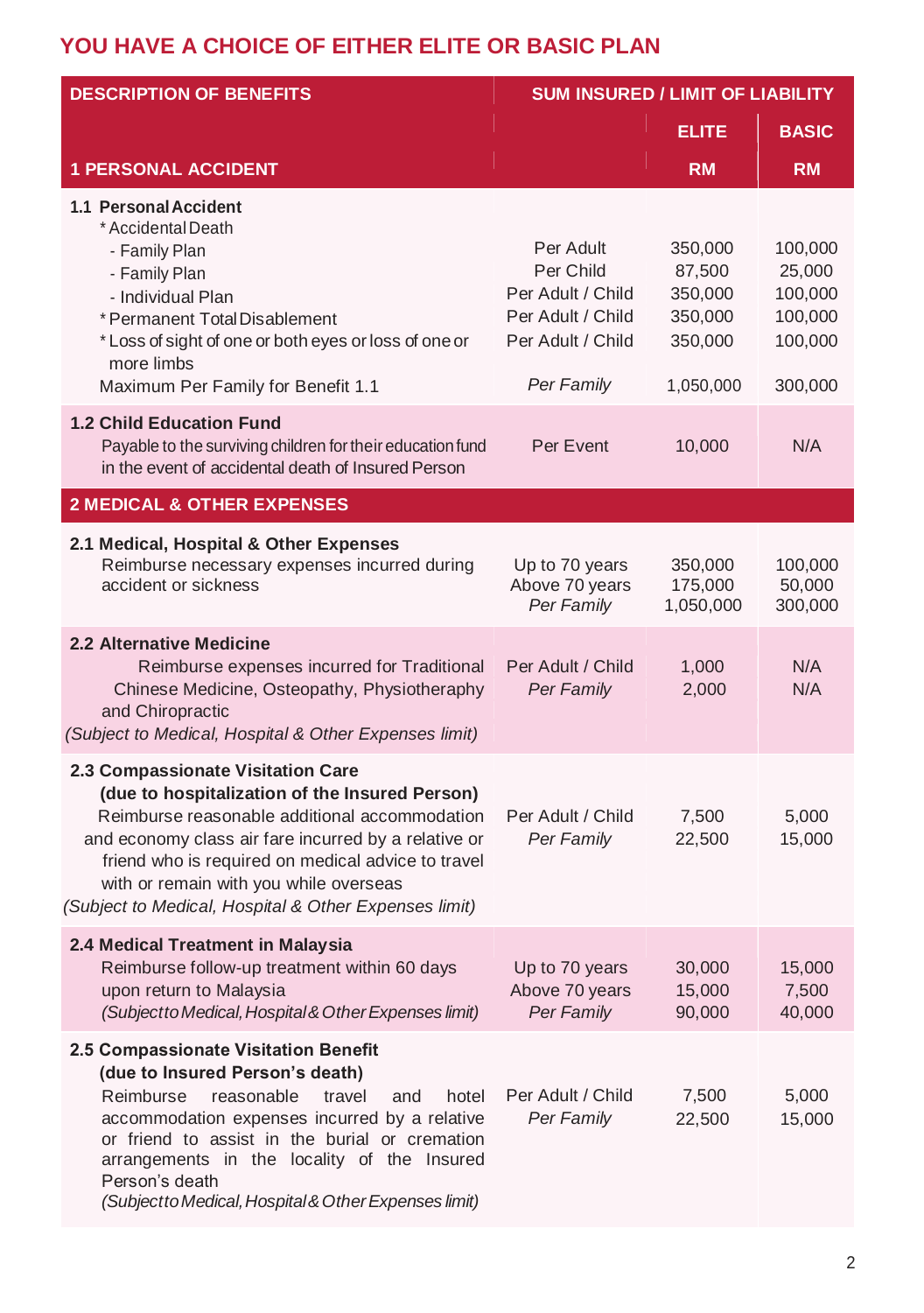| 2 MEDICAL & OTHER EXPENSES (CONT.)                                                                                                                                                                                                                                                                           | <b>ELITE</b>                                       | <b>BASIC</b>         |                             |  |  |
|--------------------------------------------------------------------------------------------------------------------------------------------------------------------------------------------------------------------------------------------------------------------------------------------------------------|----------------------------------------------------|----------------------|-----------------------------|--|--|
| 2.6 Child Care Benefit<br>Reimburse reasonable additional expenses of<br>an immediate family member to accompany your<br>children whilst you are hospitalized including the<br>cost of a return economy class air ticket<br>(Subjectto Medical, Hospital & Other Expenses limit)                             | Per Adult<br>Per Family                            | 5,000<br>15,000      | 5,000<br>15,000             |  |  |
| 2.7 Hospital Allowance<br>Pay for each full day of confinement to hospital<br>as an in-patient in addition to the medical cost<br>incurred (RM250 per day)<br>(Subjectto Medical, Hospital & Other Expenses limit)                                                                                           | Per Adult / Child<br>Per Family                    | 10,000<br>30,000     | N/A<br>N/A                  |  |  |
| <b>3 EMERGENCY MEDICAL EVACUATION &amp; REPATRIATION</b>                                                                                                                                                                                                                                                     |                                                    |                      |                             |  |  |
| 3.1 Emergency Medical Evacuation<br>Reimburse charges incurred for transporting the<br>Insured Person with a serious medical condition<br>to the nearest hospital                                                                                                                                            | Per Adult / Child                                  | Unlimited            | Unlimited                   |  |  |
| 3.2 Emergency Medical Repatriation<br>Reimburse repatriation cost which is medically<br>necessary for transporting the Insured Person back<br>to Malaysia to continue treatment in the event that<br>the Insured Person is hospitalized abroad                                                               | Per Adult / Child                                  | Unlimited            | <b>Unlimited</b>            |  |  |
| 3.3 Repatriation of Mortal Remains<br>Reimburse conveyance of the mortal remains<br>back to Malaysia in the event of accidental death<br>or illness during the trip.<br>Maximum limit payable for benefit 3.1, 3.2 or 3.3                                                                                    | Per Adult / Child<br>Per Adult (Above<br>70 years) | Unlimited<br>150,000 | <b>Unlimited</b><br>100,000 |  |  |
| 4 TRAVEL INCONVENIENCES & OTHER TRAVEL RELATED BENEFITS                                                                                                                                                                                                                                                      |                                                    |                      |                             |  |  |
| 4.1 Loss Of Baggage And Personal Effects<br>Reimburse loss of or damage to your personal<br>luggage and personal effects (maximum RM 500<br>any one article or pair or set of articles)                                                                                                                      | Per Adult / Child<br>Per Family                    | 5,000<br>15,000      | N/A<br>N/A                  |  |  |
| 4.2 Personal Money & Documents<br>Reimburse loss of travel documents, money,<br>additional travel and accommodation expenses<br>incurred for the purpose of obtaining replacement<br>passports, travel tickets and other relevant travel<br>documents. Loss of Money due to theft is covered<br>up to RM800. | Per Adult / Child<br>Per Family                    | 5,000<br>15,000      | N/A<br>N/A                  |  |  |
| 4.3 Baggage Delay<br>Pay RM200 for every 6 full consecutive hours if<br>your check-in baggage is delayed upon arrival at<br>the scheduled destination abroad                                                                                                                                                 | Per Adult / Child<br>Per Family                    | 800<br>2,400         | N/A<br>N/A                  |  |  |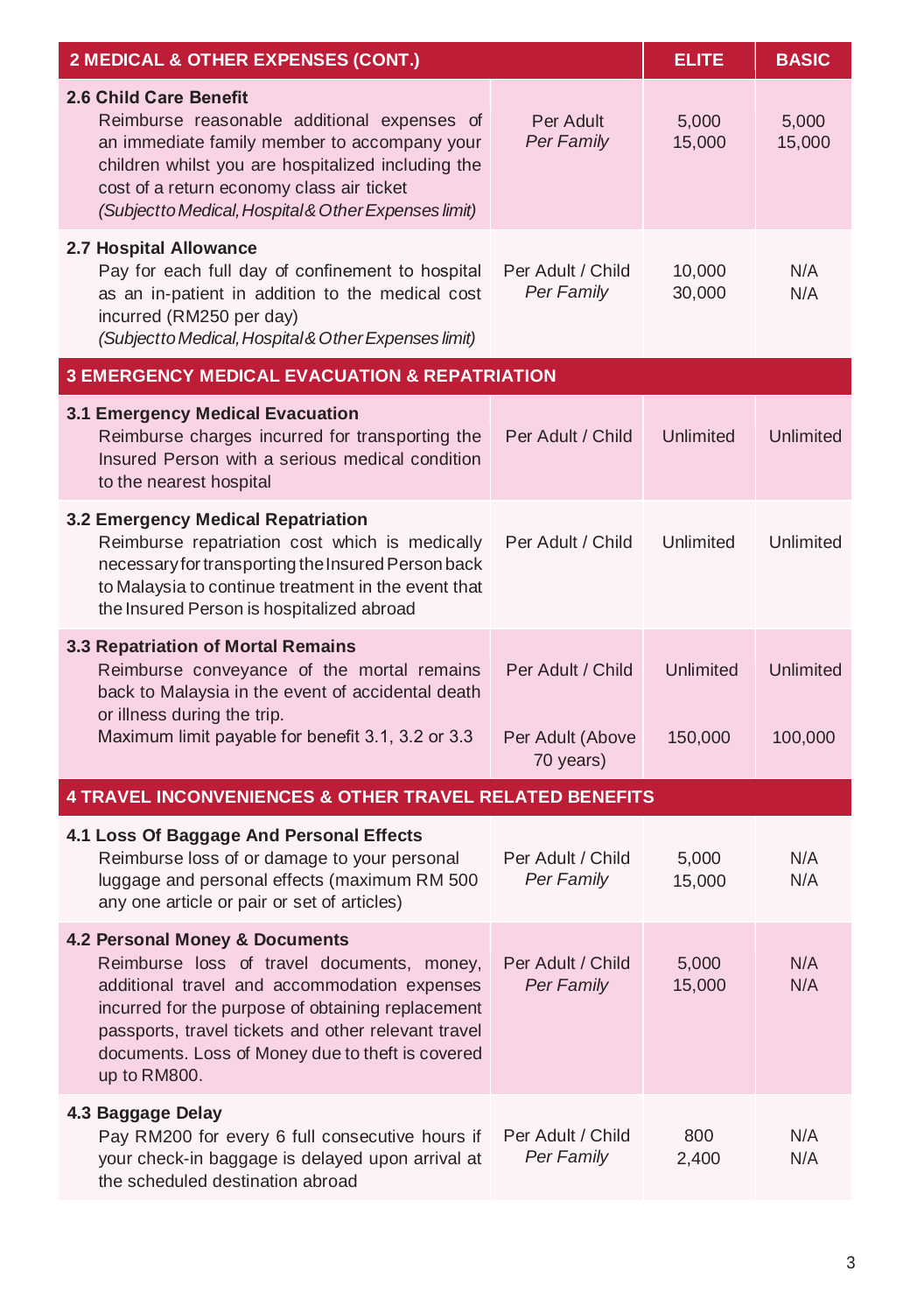| 4 TRAVEL INCONVENIENCES & OTHER TRAVEL RELAT ED BENEFITS (CONT.)                                                                                                                                                                                                                                                                           | <b>ELITE</b>                    | <b>BASIC</b>           |            |
|--------------------------------------------------------------------------------------------------------------------------------------------------------------------------------------------------------------------------------------------------------------------------------------------------------------------------------------------|---------------------------------|------------------------|------------|
| 4.4 Travel Delay<br>Pay if the departure of the scheduled public<br>conveyance is delayed from the scheduled time<br>(RM150 for every 6 full consecutive hours delay and<br>RM200 for every 6 full consecutive hours thereafter)                                                                                                           | Per Adult / Child<br>Per Family | 3,000<br>6,000         | N/A<br>N/A |
| <b>4.5 Travel Re-Route</b><br>Pay if the arrival of the scheduled public<br>conveyance is delayed for at least 6 hours from<br>the time specified in the itinerary supplied due to<br>re-routing of the scheduled public conveyance,<br>as a result of strike or industrial action, adverse<br>weather conditions or mechanical breakdown. | Per Adult / Child<br>Per Family | 200<br>600             | N/A<br>N/A |
| 4.6 Loss of Deposit or Cancellation<br>Reimburse loss of irrecoverable depostis or<br>charges paid in advance in the event of<br>unavoidable cancellation provided that the<br>insurance is purchased more than 7 days from<br>the date of departure of your planned trips                                                                 | Per Adult / Child<br>Per Family | 15,000<br>45,000       | N/A<br>N/A |
| <b>4.7 Travel Curtailment</b><br>Reimburse the proportional return of the<br>irrecoverable prepaid costs of your planned trip<br>due to curtailment if necessary and unavoidable                                                                                                                                                           | Per Adult / Child<br>Per Family | 15,000<br>45,000       | N/A<br>N/A |
| <b>4.8 Travel Overbooked</b><br>Pay RM200 for every 6 full consecutive hours<br>for overbooked common air carrier and no<br>alternative transportation is made available                                                                                                                                                                   | Per Adult/ Child<br>Per Family  | 1,000<br>3,000         | N/A<br>N/A |
| <b>4.9 Travel Misconnection</b><br>Pay RM200 if no alternative transportation<br>available within 4 hours of the actual arrival time                                                                                                                                                                                                       | Per Adult / Child<br>Per Family | 200<br>600             | N/A<br>N/A |
| 4.10 Hijacking Inconvenience<br>Pay RM1,000 for every 24 full consecutive hours<br>of hijack                                                                                                                                                                                                                                               | Per Adult / Child<br>Per Family | 8,000<br>24,000        | N/A<br>N/A |
| 4.11 Missed Departure<br>Reimburse additional accommodation and travel<br>expenses incurred in returning to Malaysia due<br>to mechanical breakdown of public transport<br>services to get you to the departure port, airport<br>or train station as stated in your ticket                                                                 | Per Adult / Child<br>Per Family | 1,000<br>3,000         | N/A<br>N/A |
| 4.12 Loss of Deposit or Full Payment due to<br><b>Insolvency of Airlines</b><br>Reimburse loss of or irrecoverable deposits or<br>advance payment made due to insolvency of airlines                                                                                                                                                       | Per Adult / Child<br>Per Family | 5,000<br>15,000        | N/A<br>N/A |
| <b>4.13 Personal Liability</b><br>Indemnify you for legal liability to third party due<br>to your negligence                                                                                                                                                                                                                               | Per Adult / Child<br>Per Family | 1,000,000<br>3,000,000 | N/A<br>N/A |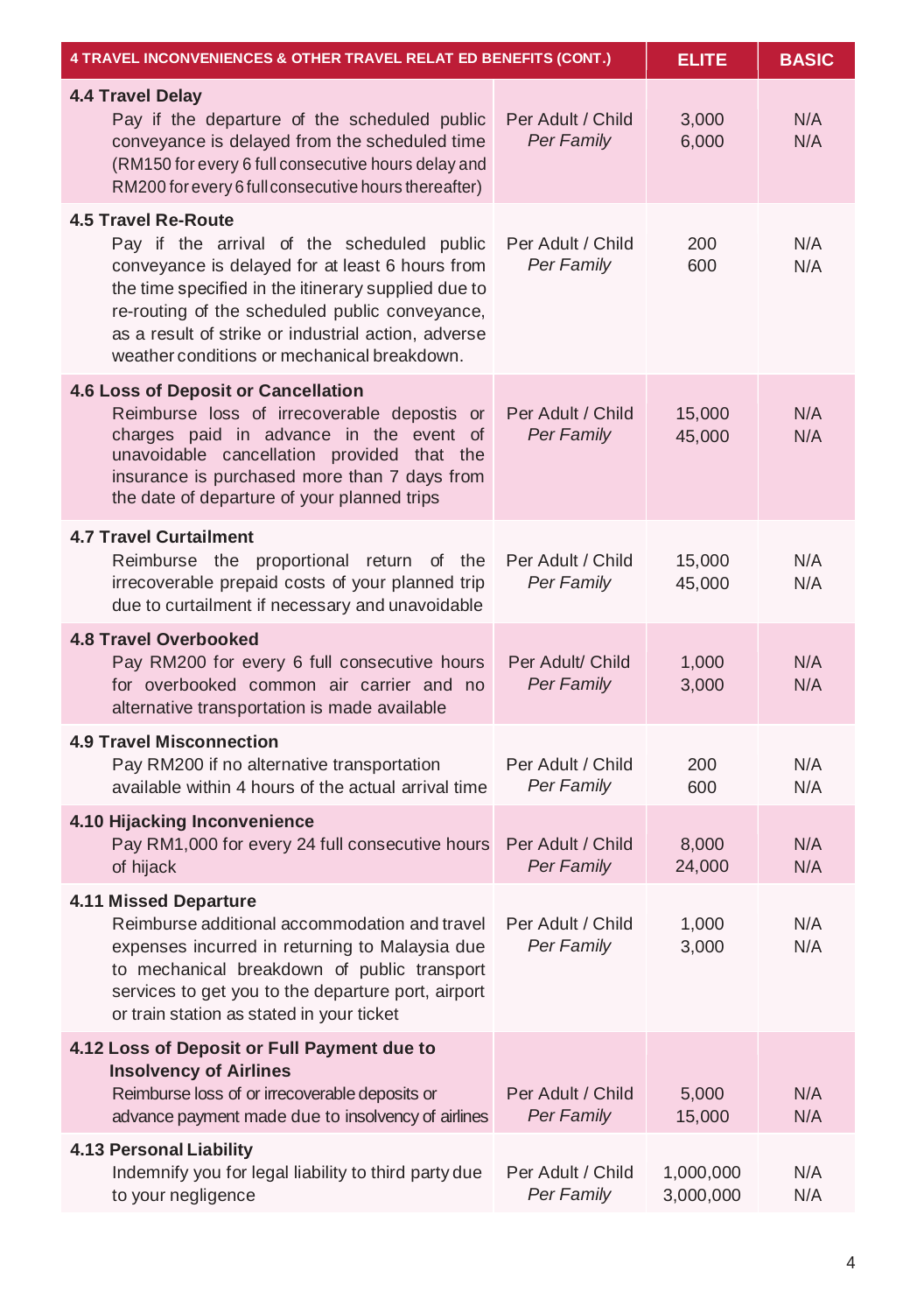| <b>TABLE OF PREMIUM</b> | 51 ITE. |                                     | <b>BASIC</b> |  |
|-------------------------|---------|-------------------------------------|--------------|--|
|                         |         | Individual Family Individual Family |              |  |

**Area 1**- Australia,Brunei, Cambodia,China, HongKong, India, Indonesia, Japan,SouthKorea,Laos, Macau, within Malaysia, Maldives, Myanmar, New Zealand, Pakistan, Philippines, Singapore, Sri Lanka, Taiwan, Thailand and Vietnam.

| No. of Days                     | <b>RM</b> |                          |     |                          |  |
|---------------------------------|-----------|--------------------------|-----|--------------------------|--|
| 1 to $5$                        | 39        | 98                       | 18  | 43                       |  |
| 6 to 10                         | 52        | 130                      | 27  | 62                       |  |
| 11 to 18                        | 79        | 198                      | 37  | 92                       |  |
| 19 to 31                        | 98        | 245                      | 45  | 133                      |  |
| Each additional week thereafter | 23        | 58                       | 14  | 30                       |  |
| Annual Premium (Per Person)     | 288       | $\overline{\phantom{a}}$ | 218 | $\overline{\phantom{a}}$ |  |

**Area 2** - Worldwide excluding USA and Canada.

| No. of Days                     | <b>RM</b> |                          |     |     |
|---------------------------------|-----------|--------------------------|-----|-----|
| 1 to $5$                        | 55        | 138                      | 26  | 60  |
| 6 to 10                         | 73        | 183                      | 37  | 85  |
| 11 to 18                        | 111       | 278                      | 54  | 126 |
| 19 to 31                        | 138       | 345                      | 70  | 168 |
| Each additional week thereafter | 33        | 83                       | 22  | 50  |
| Annual Premium (Per Person)     | 338       | $\overline{\phantom{a}}$ | 258 |     |

**Area 3** - Worldwide including USA and Canada.

| No. of Days                     | <b>RM</b> |                |     |     |
|---------------------------------|-----------|----------------|-----|-----|
| 1 to $5$                        | 71        | 178            | 32  | 77  |
| 6 to 10                         | 94        | 235            | 50  | 120 |
| 11 to 18                        | 143       | 358            | 70  | 170 |
| 19 to 31                        | 177       | 443            | 105 | 242 |
| Each additional week thereafter | 42        | 105            | 28  | 70  |
| Annual Premium (Per Person)     | 388       | $\blacksquare$ | 308 |     |

For Domestic Travel within Malaysia (other than between East Malaysia and West Malaysia and vice versa) coverage under this policy is limited to Section 1, Section 2 - Benefit 2.1 and 2.2 (due to accidental causes only) and Benefit 2.4 (upon return from Trip).

This policy will not cover any loss, injury, damage or legal liability arising directly or indirectly from planned or actual travel in, to or through Belarus, Cuba, Democratic Republic of Congo, Iran, North Korea, Somalia, Sudan, Syria and Zimbabwe.

Family plan includes you, your spouse and all your children. A family limit applies for the total sum of coverage, even though there is no limit for the number of children under a family plan. Children-unemployed and unmarried aged between 30 days and 18 years old (both ages inclusive) or up to 23 years old for those registered as full time student at a recognized educational institution.

For 24 hours Overseas Emergency Assistance, please call Sompo Travel Hotline at **603-7628 3860** or **603-7841 5770**.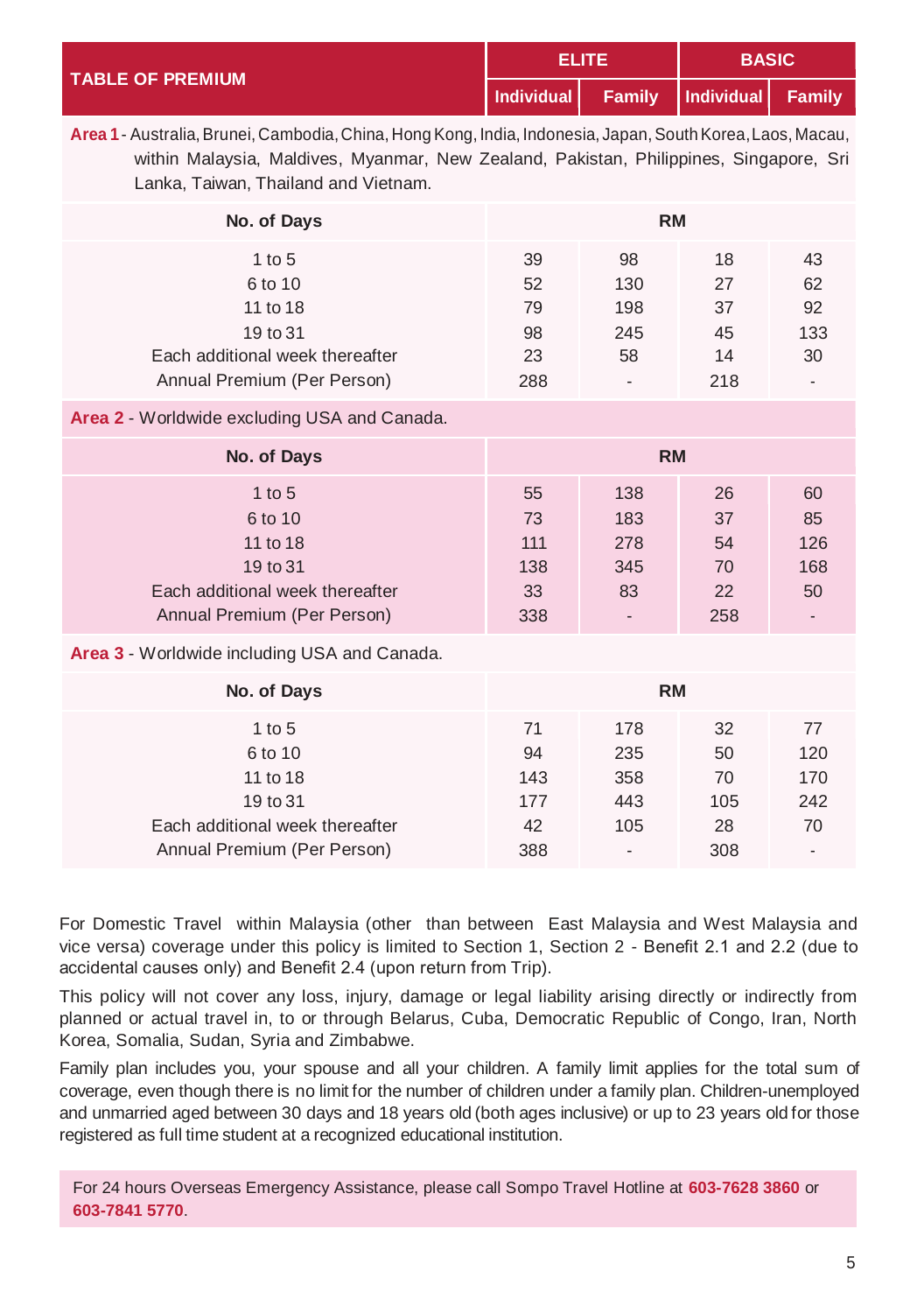## **FREQUENTLY ASKED QUESTIONS**

### **1. Who can be insured?**

Any Malaysians, permanent residents, student pass holders, employment pass/work permit holders and dependent(s) of pass holders for themselves, their spouses and children. Age limit between 30 days and 80 years old.

#### **2. What is the period of cover?**

The Policy shall become effective as of the date stated in the Schedule. Any extension of cover is not allowed during the trip or after you have departed for your destination.

#### **3. Can I cancel my policy?**

You may cancel your policy by giving written notice to the insurance company. However refund of premium is not allowed once the policy is issued.

#### **4. What are the fees and charges that I have to pay?**

If your insurance is taken from an insurance agent, your insurance company will pay 25% of t he premium to the agent as commission. 6% Service Tax will be payable for domestic travel and Annual Policy. Stamp Duty of RM10.00 is applicable to each policy.

#### **5. What are the key terms and conditions I should be awareof?**

#### **a) Duty of disclosure**

#### Consumer Insurance Contract

Pursuant to Paragraph 5 of Schedule 9 of the Financial Services Act 2013, if you are applying for this Insurance wholly for purposes unrelated to your trade, business or profession, you have a duty to take reasonable care not to make a misrepresentation in answering the questions in the Proposal Form and you must answer the questions fully and accurately. Failure to take reasonable care in answering the questions may result in avoidance of your contract of insurance, refusal or reduction of your claim(s), change of terms or termination of your contract of insurance. You are also required to disclose any other matter that you know to be relevant to our decision in accepting the risks and determining the rates and terms to be applied.

Non-Consumer Insurance Contract

Pursuant to Paragraph 4(1) of Schedule 9 of the Financial Services Act 2013, if you are applying for this Insurance for purposes related to your trade, business or profession, you have a duty to disclose any matter that you know to be relevant to our decision in accepting the risks and determining the rates and terms to be applied and any matter a reasonable person in the circumstances could be expected to know to be relevant, otherwise it may result in avoidance of your contract of insurance, refusal or reduction of your claim(s), change of terms or termination of your contract of insurance.

This duty of disclosure for Consumer and Non-Consumer Insurance Contract shall continue until the time the contract is entered into, varied or renewed. You also have a duty to tell us immediately if at any time after your contract of insurance has been entered into, varied or renewed with us, any of the information given in the Proposal Form is inaccurate or has changed.

#### **b) Change in risk**

You must disclose any changes to the material facts which you know or ought to know such as your personal pursuits which could affect the riskprofilefromtimetotimebygivingseven(7) days written notice to the Company and shall pay such additional premium as the Company may require.

#### **c) Premium payment and cash before cover**

FuII premium must be paid before the effective date of the Policy. Payment can be made by Cash, Credit Card or GIRO to Berjaya Sompo Insurance Berhad. Insist on a receipt of the premium paid as proof of payment for future reference.

#### **d) Claims**

The Insured shall within 30 days of any injury, accident, loss or damage that incurs claimable expenses, give written notice to the Company stating full particulars of such event, including all original bills and receipt.